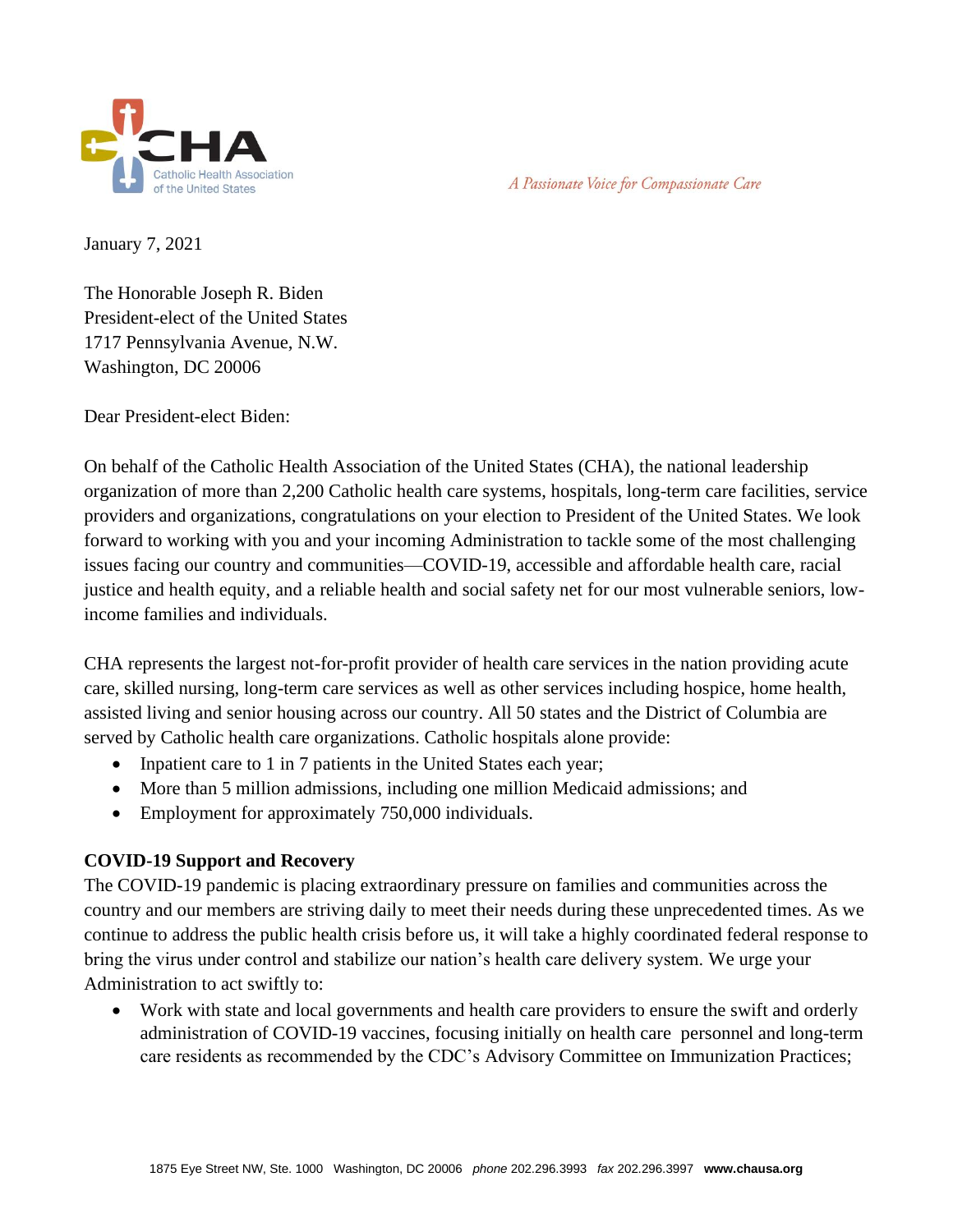

- Increase support, coordination and distribution across the country of essential supplies of PPE, testing kits and vaccines to ensure the availability for frontline workers in hospitals, nursing homes and long-term care facilities to protect patients and the communities they serve;
- Increase national outreach and education on the effectiveness of vaccines and ensure access especially for elderly and low-income individuals and racial and ethnic minority communities;
- Provide increased flexibility and support for homelessness programs, emergency rental assistance and 202 housing programs, and extend the temporary moratorium on evictions and foreclosures; and
- Extend and where appropriate, make telehealth flexibilities permanent to ensure increased access to health care services.

# **Expanding Affordable and Accessible Health Care Coverage**

CHA and our members believe everyone should have access to affordable, quality health care and coverage. The Affordable Care Act (ACA) has taken significant steps toward expanding access to health insurance coverage and improving the quality of care in our delivery system, but more work needs to be done to improve access and affordability. We support your goal to improve the ACA and ask that your Administration:

- Open a special enrollment period in the federal Health Insurance Marketplaces to provide health coverage options for those who have lost insurance during this pandemic;
- Invest in public marketing and outreach activities to increase enrollment in ACA plans;
- Eliminate rules that created short-term limited duration plans and less robust health insurance products;
- Modify rules in the Notice of Benefit and Payment Parameters (NBPP) for 2022 to strengthen the federal government's role in ensuring access to affordable health care coverage in the Health Insurance Exchanges; and
- Ensure that state 1332 waivers protect against eligibility reductions and cost-sharing increases and are streamlined to encourage state coverage and care expansions.

We also urge you to work with Congress to make coverage truly affordable for individuals and families by providing a Marketplace reinsurance program; addressing the "family glitch" that disqualifies families from the Marketplace premium tax credits when employer coverage is available but unaffordable for families; increasing premium subsidies and capping premiums for those with incomes below 400% of the federal poverty level (FPL); and expanding eligibility for premium tax credit for those whose incomes are beyond 400% of FPL.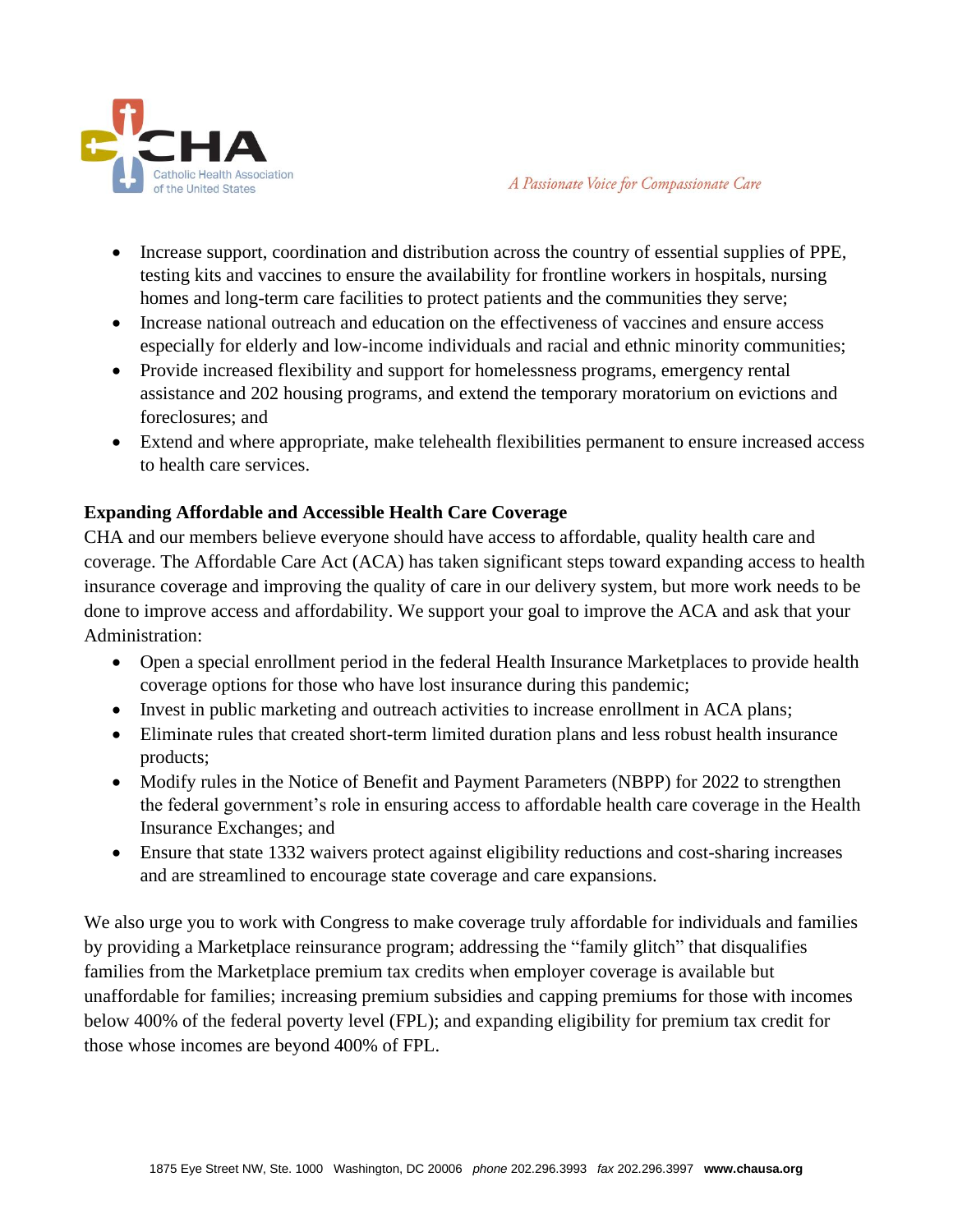

# **Confronting Racism through Health Equity**

We recognize the profound effect racism has on the health and well-being of individuals and communities and are committed to addressing the systemic causes of health disparities especially among underserved and vulnerable populations. We have launched an initiative, entitled *Confronting Racism by Achieving Health Equity*, engaging Catholic health care organizations across the country in this commitment to eliminate health disparities and systemic racism.

We greatly appreciate and welcome your commitment to this issue and the announcement of your intent to create a new White House task force on COVID-19 health equity. We look forward to working with Dr. Marcella Nunez-Smith in her new role and urge your Administration to implement policies that will ensure access to quality health care services for all; end racial and ethnic disparities in health outcomes; promote and improve the delivery of culturally competent care; and increase the diversity of the health care work force.

Specifically, we ask that you:

- Address the disparate effect of COVID-19 on people of color and their communities by directing additional funding and support to states, localities and community-based organizations for targeted outreach, testing and treatment for vulnerable individuals and communities;
- Increase language assistance resources and outreach for limited English proficient populations and other minorities;
- Ensure that the goals of ending health disparities and achieving health equity are reflected in all aspects of federal health policy; and
- Reverse the executive order on Combating Race and Sex Stereotyping, which hampers the ability of federal agencies, grantees, contractors and other entities to implement effective diversity and inclusion training programs.

# **Strengthening the Health and Social Safety Net**

# *Medicaid*

Public health insurance programs such as Medicaid and the Children's Health Insurance Program (CHIP) are the foundation of our nation's safety net and provide necessary health care services to working families, children, the elderly and the disabled, many of whom would be uninsured in the absence of a strong and vital Medicaid program. Medicaid provides health coverage for over 75 million individuals and is also a major source of financing for long-term care services and facilities and a primary funding source for safety net hospitals. This includes many Catholic hospitals and nursing homes that serve a disproportionate share of the low-income, uninsured and underinsured in their communities every day.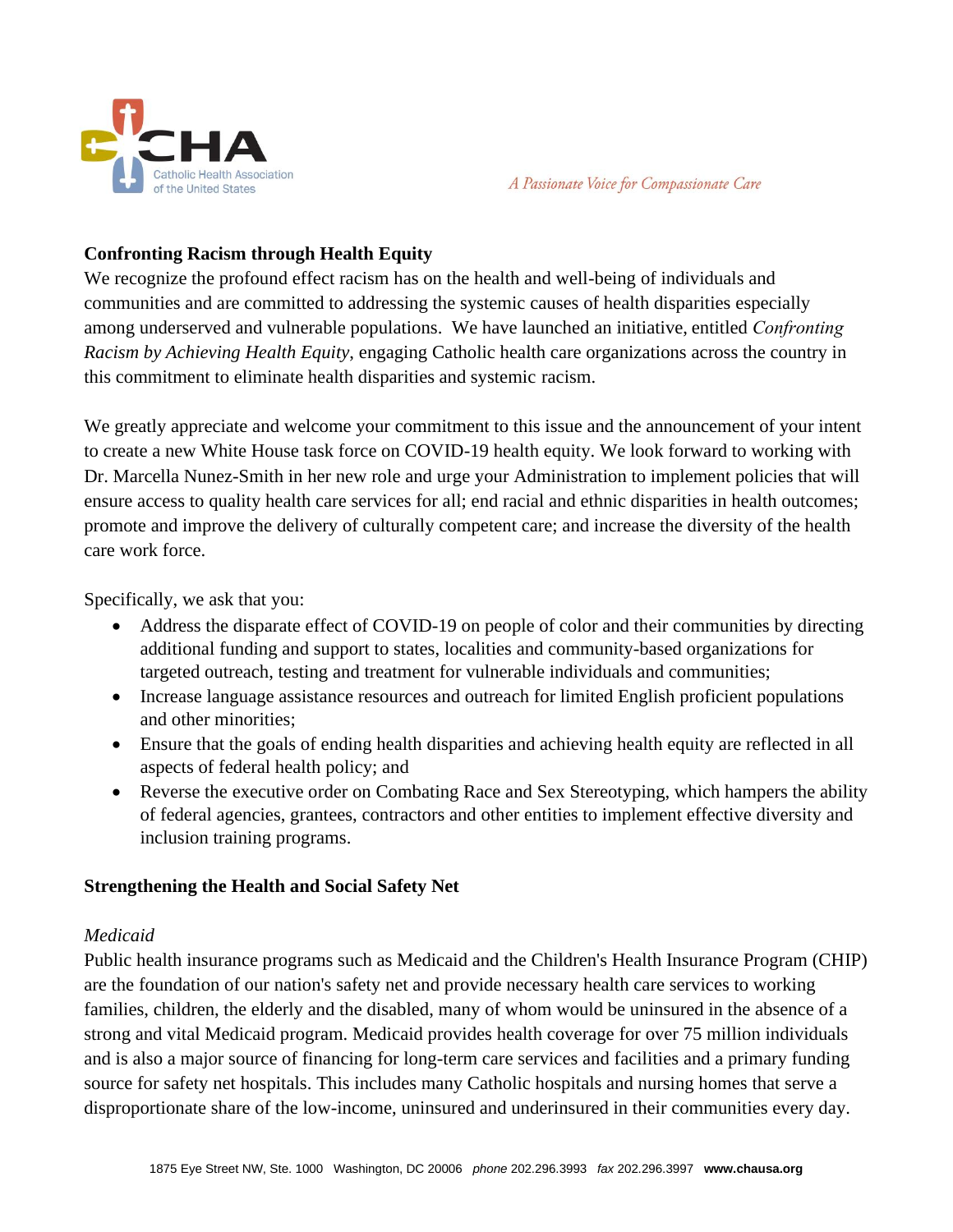

We urge your Administration to protect beneficiaries and providers who rely on the Medicaid program by:

- Rescinding the proposed Medicaid Fiscal Accountability Rule (MFAR);
- Rescinding recent rules that weaken the maintenance of effort protections for Medicaid enrollees;
- Eliminating Medicaid work requirements and other barriers to eligibility in state waivers; and
- Working with states and Congress to expand Medicaid coverage to ensure the most vulnerable have access to needed timely care, including 12 month post-partum care for pregnant women.

#### *Eldercare*

CHA was dismayed at the delayed response to the needs in programs for older persons at the onset of the COVID-19 pandemic. Our long-term care facilities and other programs, including home care, hospice and PACE, did not receive protective equipment or testing when they needed it. Then, when help did arrive, the initial equipment was often of poor quality and not usable.

We recommend that this Administration place a priority on the needs of seniors and those who provide services for them. As efforts are made to address what led to the devastating impact the virus had in long-term care, we urge that the mental health and quality of life as well as the infection control needs be considered. For example, rigid visitation restrictions and isolation policies have greatly harmed longterm care residents. Going forward, we suggest the administration consider safety and well-being of elders in the broadest sense in any new regulation as well as a national priority.

# *Immigrants & Refugees*

Catholic health care proudly acknowledges the many contributions immigrants have made to our nation and its workforce. We also affirm that all persons regardless of their immigration status are deserving of access to quality health care. CHA is a committed advocate of full immigration reform that provides a pathway to citizenship for the many immigrants currently residing in the U.S. and will continue to advocate this in the 117<sup>th</sup> Congress. In the meantime, we also recommend the following actions for the incoming Administration:

- Rescinding the harmful "public charge" rule promulgated by the previous Administration. The addition of Medicaid and other federal assistance programs to the definition of public charge for legal immigrants has been detrimental to their health and well-being and an additional burden on our health care system. This is particularly true during the current pandemic, and we urge swift action on this issue.
- Protecting and continuing the Deferred Action for Childhood Arrival (DACA) program and ensuring ease of access for those eligible for it. Many DACA recipients work in the health care field and have served as front-line workers during the public health emergency.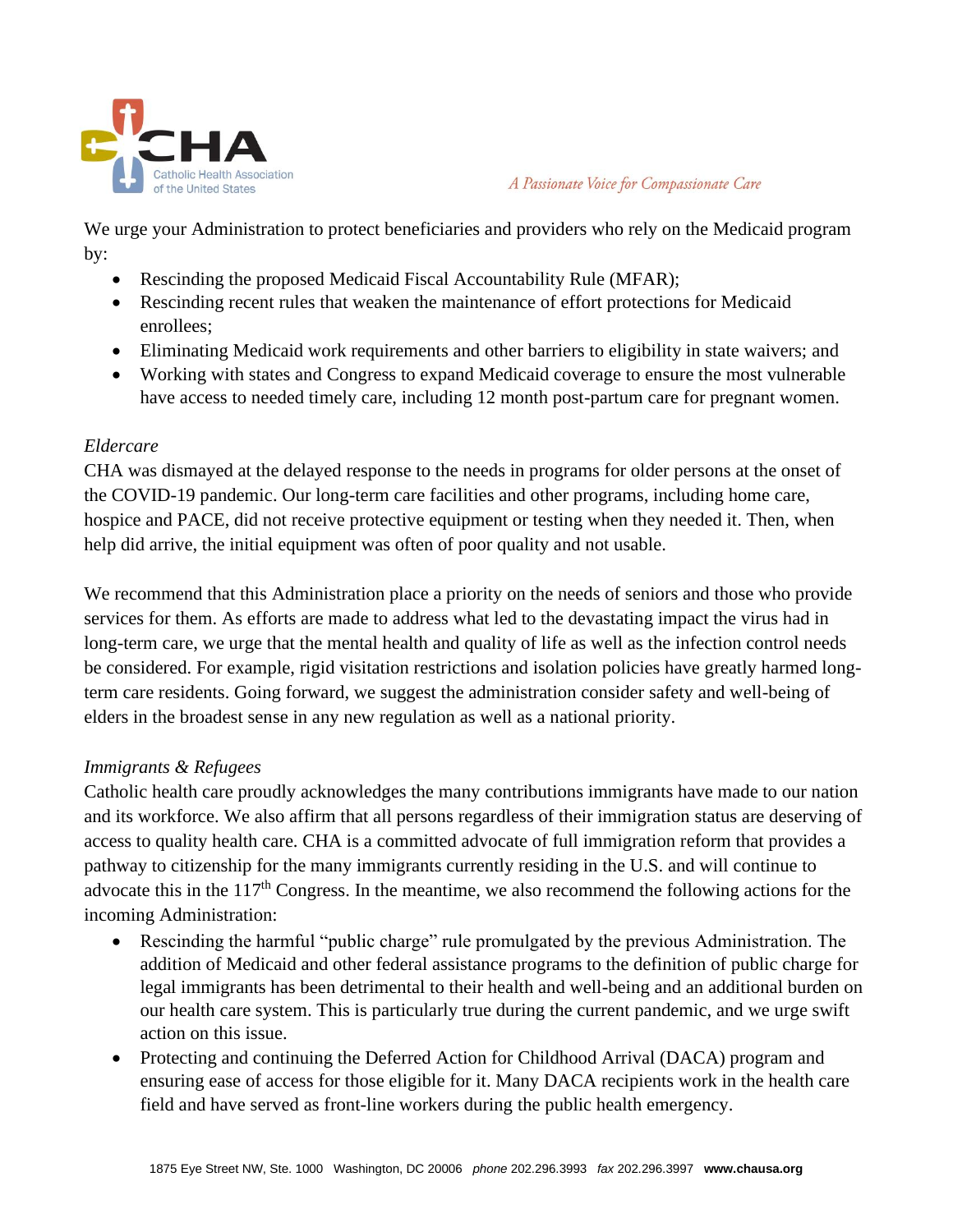

• Reversal of the many harmful policies implemented over the past several years regarding the southern border and refugees and migrants. These policies have gravely affected the physical and emotional health of immigrant families, particularly children, and greatly diminished our nation's reputation as a place of hope and opportunity for the disadvantaged.

#### *340B Program*

The 340B discount drug program plays a critical role in allowing safety net and rural hospitals to continue to meet the local needs of their patients and communities with the goal "to stretch scarce Federal resources as far as possible, reaching more eligible patients and providing more comprehensive services." The resources it provides are especially important at a time when safety-net and rural hospitals face unprecedented challenges in responding to the COVID-19 pandemic. We ask that your Administration pursue policies that will strengthen and support the 340B program, including implementing the recent HHS Office of the General Counsel Opinion rebuffing the refusal of certain drug manufacturers to distribute covered outpatient drugs through contract pharmacies at the ceiling price.

### *Social Determinants of Health*

Despite being one of the richest countries in the world per capita, the U.S. experiences significant health disparities that are based in social, economic and environmental factors. These disparities have been exacerbated by the COVID-19 crisis with food insecurity tripling in households with children, 30-40 million Americans facing eviction and more than 10 million people losing health care coverage as a result of job loss. Public health research shows that addressing the social determinants of health can have a major impact on improving population health and decreasing health disparities. We urge your Administration to:

- Recognize community building activities as community benefit on the IRS Form 990, Schedule H for hospitals, which include efforts to promote safe and affordable housing, economic development, environmental improvements and community cohesion;
- Provide flexibility in federal health programs to address health-related social needs;
- Strengthen federal programs and policies that address the social needs of low-income individuals such as Supplemental Security Income, the Earned Income Tax Credit, Temporary Assistance to Needy Families, the Supplemental Nutrition Assistance Program, the National School Lunch Program and housing benefits such as rental assistance;
- Ensure federal policies enable people to live healthier lives including access to safe, affordable housing and healthy food; a national minimum tobacco purchasing age of 21; environmental protections, such as strong regulations around the use of toxic chemicals and efforts to address climate change; and violence prevention and education.